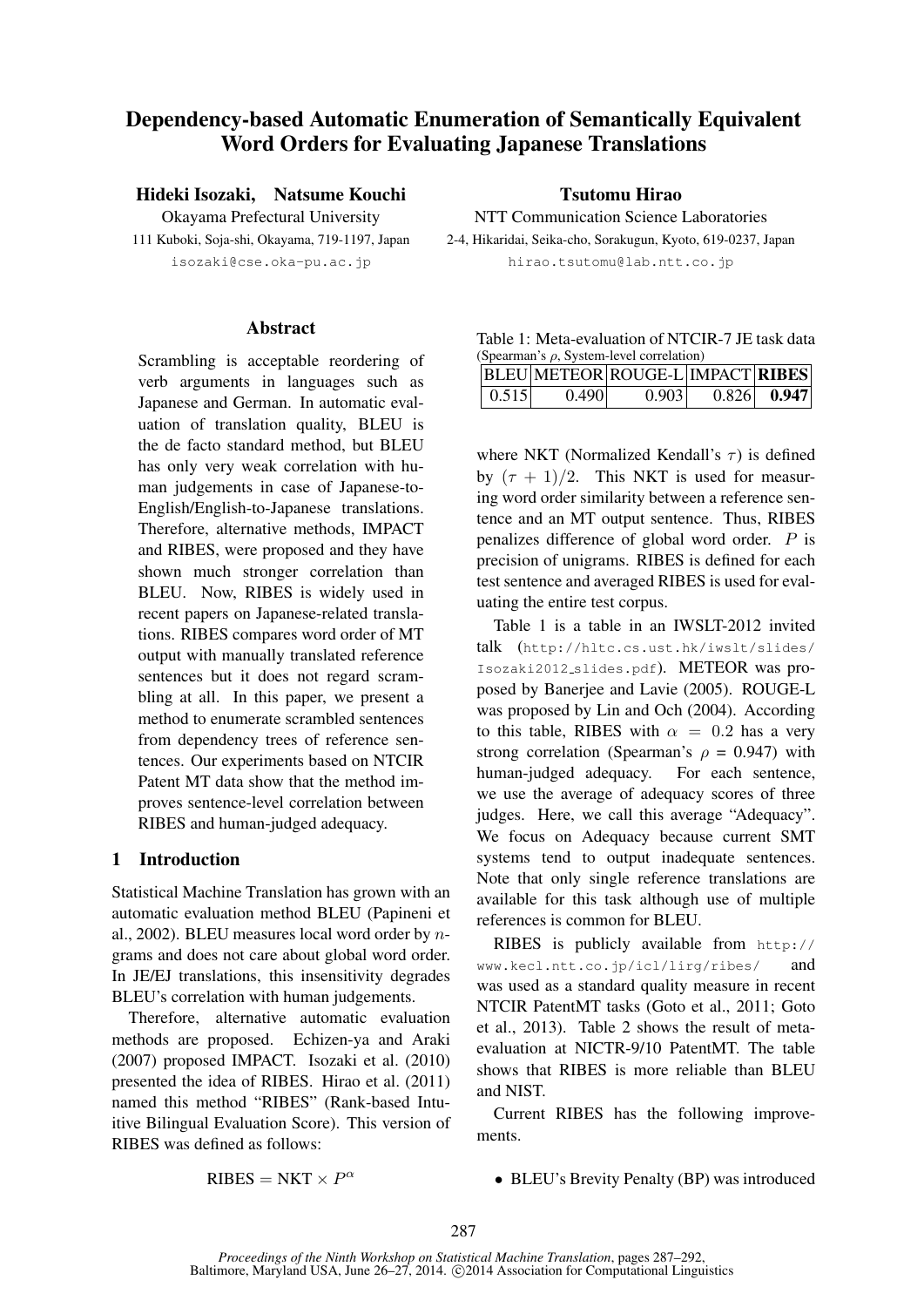| $\alpha$ at the $\alpha$ is pearling $\alpha$ by $\rho$ , OO(O) of all 2011, 2015 |             |             |              |  |  |  |
|-----------------------------------------------------------------------------------|-------------|-------------|--------------|--|--|--|
|                                                                                   | <b>BLEU</b> | <b>NIST</b> | <b>RIBES</b> |  |  |  |
| NTCIR-9 JE                                                                        | $-0.042$    | $-0.114$    | 0.632        |  |  |  |
| NTCIR-9 EJ                                                                        | $-0.029$    | $-0.074$    | 0.716        |  |  |  |
| NTCIR-10 JE                                                                       | 0.31        | 0.36        | 0.88         |  |  |  |
| NTCIR-10 EJ                                                                       | 0.36        | 0.22        | 0.79         |  |  |  |

Table 2: Meta-evaluation at NTCIR-9/10 PatentMT (Spearman's ρ, Goto et al. 2011, 2013).

in order to penalize too short sentences.

$$
RIBES = NKT \times P^{\alpha} \times BP^{\beta}
$$

where  $\alpha = 0.25$  and  $\beta = 0.10$ . BLEU uses BP for the entire test corpus, but RIBES uses it for each sentence.

• The word alignment algorithm in the original RIBES used only bigrams for disambiguation when the same word appears twice or more in one sentence. This restriction is now removed, and longer n-grams are used to get a better alignment.

RIBES is widely used in recent Annual Meeings of the (Japanese) Association for NLP. International conference papers on Japanese-related translations also use RIBES. (Wu et al., 2012; Neubig et al., 2012; Goto et al., 2012; Hayashi et al., 2013). Dan et al. (2012) uses RIBES for Chinese-to-Japanese translation.

However, we have to take "*scrambling*" into account when we think of Japanese word order. Scrambling is also observed in other languages such as German. Current RIBES does not regard this fact.

# 2 Methodology

For instance, a Japanese sentence S1

jon **ga** sushi-ya **de** o-sushi **wo** tabe-ta . (John ate sushi at a sushi restaurant.)

has the following acceptable word orders.

- 1. jon **ga** sushi-ya **de** o-sushi **wo** tabe-ta .
- 2. jon **ga** o-sushi **wo** sushi-ya **de** tabe-ta .
- 3. sushi-ya **de** jon **ga** o-sushi **wo** tabe-ta .
- 4. sushi-ya **de** o-sushi **wo** jon **ga** tabe-ta .
- 5. o-sushi **wo** jon **ga** sushi-ya **de** tabe-ta .
- 6. o-sushi **wo** sushi-ya **de** jon **ga** tabe-ta .

The boldface short words "**ga**", "**de**", and "**wo**", are *case markers* ("*Kaku joshi*" in Japanese).

$$
\begin{array}{|c|c|c|c|}\n\hline\n\text{jon ga} & \text{subi-ya de} & \text{o-sushi wo} \\
\hline\n\text{tabe-ta} & & & \\
\hline\n\end{array}
$$

Figure 1: Dependency Tree of S1

- "**ga**" is a nominative case marker that means the noun phrase before it is the subject of a following verb/adjective.
- "**de**" is a locative case marker that means the noun phrase before it is the location of a following verb/adjective.
- "**wo**" is an accusative case marker that means the noun phrase before it is the direct object of a following verb.

The term "*scrambling*" stands for these acceptable permutations. These case markers explicitly show grammatical cases and reordering of them does not hurt interpretation of these sentences. Almost all other permutations of words are not acceptable (∗).

- ∗ jon **ga de** sushi-ya o-sushi tabe-ta **wo** .
- ∗ jon **de** sushi-ya **ga** o-sushi **wo** tabe-ta .
- ∗ jon tabe-ta **ga** o-sushi **wo** sushi-ya **de** .
- ∗ sushi-ya **ga** jon tabe-ta **de** o-sushi **wo** .

Most readers unfamiliar with Japanese will not understand which word order is acceptable.

# 2.1 Scrambling as Post-Order Traversal of Depenedncy Trees

Here, we describe this "*scrambling*" from the viewpoint of Computer Science. Figure 1 shows S1's dependency tree. Each box indicates a "*bunsetsu*" or a grammatical chunk of words. Each arrow starts from a modifier (dependent) to its head.

The root of S1 is "tabe-ta" (ate). This verb has three modifiers:

- "jon **ga**" (John is its subject)
- "sushi-ya **de**" (A sushi restaurant is its location)
- "o-sushi **wo**" (Sushi is its object)

It is well known that Japanese is a typical headfinal language. In order to generate a head-final word order from this dependency tree, we should output tree nodes in post-order. That is, we have to output all children of a node N before the node N itself.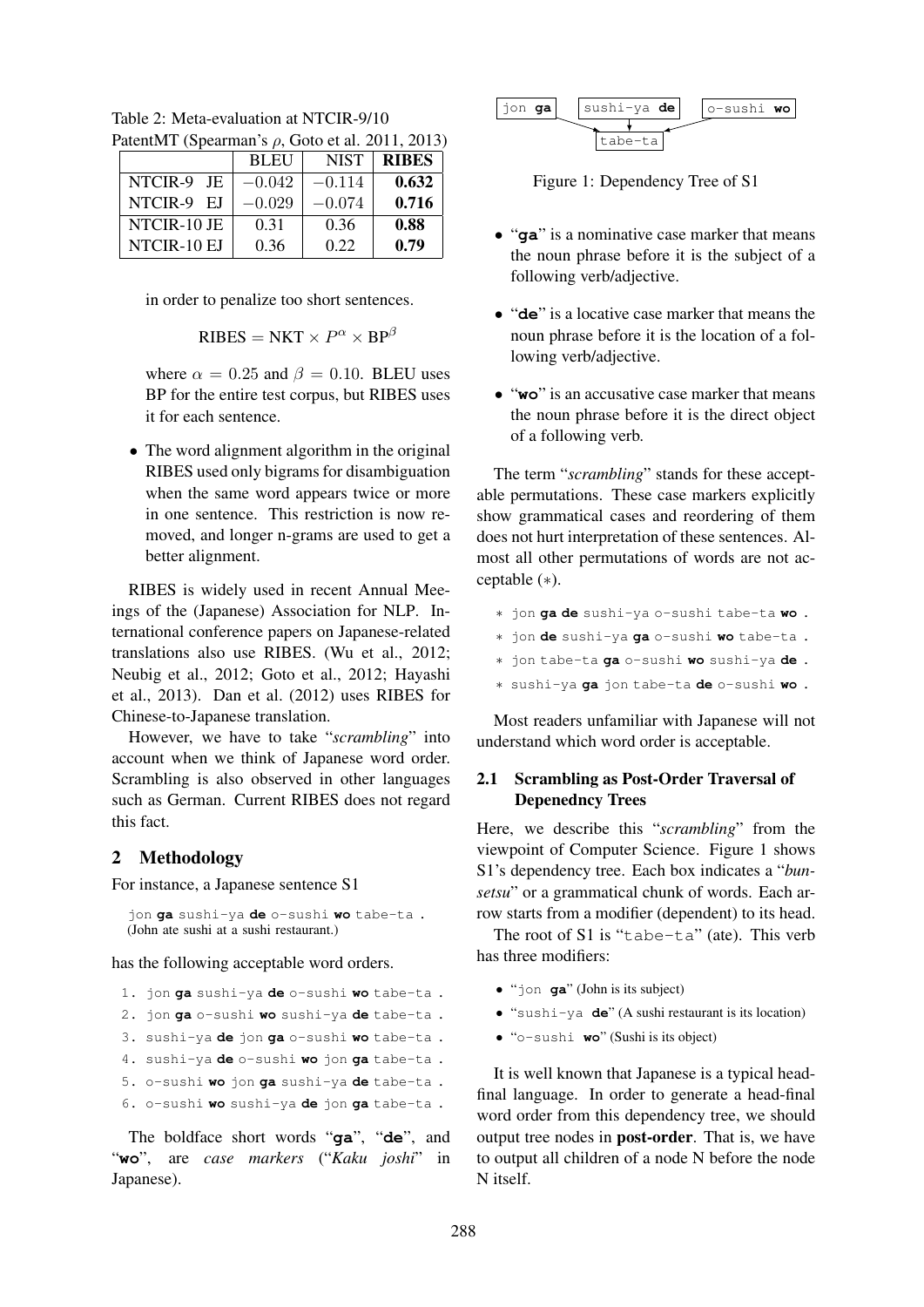

Figure 2: Dependency Tree of S2

All of the above acceptable word orders follows this post-order. Even in post-order traverse, precedence among children is not determined and this fact leads to different permutations of children. In the above example, the root "tabe-ta" has three children, and its permutation is  $3! = 6$ .

#### 2.2 Simple Case Marker Constraint

Figure 2 shows the dependency tree of a more complicated sentence S2:

```
jon ga sushi-ya de o-sushi wo tabe-ta
ato ni kabuki wo mi-ta .
(John watched kabuki after eating sushi at a shushi
restaurant)
```
Kabuki is a traditional Japanese drama performed in a theatre. In this case, the root "mi-ta" (watched) has two children: "ato **ni**" (after it) and "kabuki **wo**" (kabuki is its object).

• "**ni**" is a dative/locative case marker that means the noun phrase before it is an indirect object or a location/time of a following verb/adjective.

In this case, we obtain  $3! \times 2! = 12$  permutations:

- 1. \*S1P\* ato **ni** kabuki **wo** mi-ta .
- 2. kabuki **wo** \*S1P\* ato **ni** mi-ta .

Here, \*S1P\* is any of the above 3! permutations of S1. If we use  $S1's 3 as *S1P* in S2's 1, we get$ 

```
sushi-ya de jon ga o-sushi wo tabe-ta
ato ni kabuki wo mi-ta .
```
However, we cannot accept all of these permutations equally. For instance,

```
kabuki wo o-sushi wo sushi-ya de
jon ga tabe-ta ato ni mi-ta .
```
is comprehensible but strange. This strangness comes from the two objective markers "wo" before the first verb "tabe-ta." Which did John eat, kabuki or sushi? Semantically, we cannot eat kabuki (drama), and we can understand this sentence. But syntactic ambiguity causes this strangeness. Without semantic knowledge about kabuki and sushi, we cannot disambiguate this case.

For readers/listeners, we should avoid such syntactically ambiguous sentences. Modifiers (here, "kabuki **wo**") of a verb (here, "mi-ta", watched) should not be placed before another verb (here, "tabe-ta", ate).

In Japanese, verbs and adjectives are used similarly. In general, adjectives are not modified by "**wo**" case markers. Therefore, we can place "**wo**" case markers before adjectives. In the following sentences, "atarashii" (new) is an adjective and placing "inu **wo**" (A dog is the direct object) before "atarashii" does not make the sentence ambiguous.

• atarashii ie **ni** inu **wo** ture te itta . ((Someone) took the dog to the new house.)

• inu **wo** atarashii ie **ni** ture te itta .

This idea leads to the following Simple Case Marker Constraint:

#### Definition 1 (Simple Case Marker Constraint)

*If a reordered sentence has a case marker phrase of a verb that precedes another verb before the verb, the sentence is rejected. "***wo***" case markers can precede adjectives before the verb.*

This is a primitive heuristic constraint and there must be better ways to make it more flexible. If we use Nihongo Goi Taikei (Ikehara et al., 1997), we will be able to implement such a flexisble constraint. For example, some verbs such as "sai-ta" (bloomed) are never modified by "wo" case marker phrases. Therefore, the following sentence is not ambiguous at all although the **wo** phrase precedes "sai-ta".

• hana **ga** sai-ta ato **ni** sono ki **wo** mi-ta. ((Someone) saw the tree after it bloomed.)

• sono ki **wo** hana **ga** sai-ta ato **ni** mi-ta.

#### 2.3 Evaluation with scrambled sentences

As we mentioned before, RIBES measures global word order similarity between machine-translated sentences and reference sentences. It does not regard scrambling at all. When the target language allows scrambling just like Japanese, RIBES should consider scrambling.

Once we have a correct dependency tree of the reference sentence, we enumerate scrambled sentences by reordering children of each node. The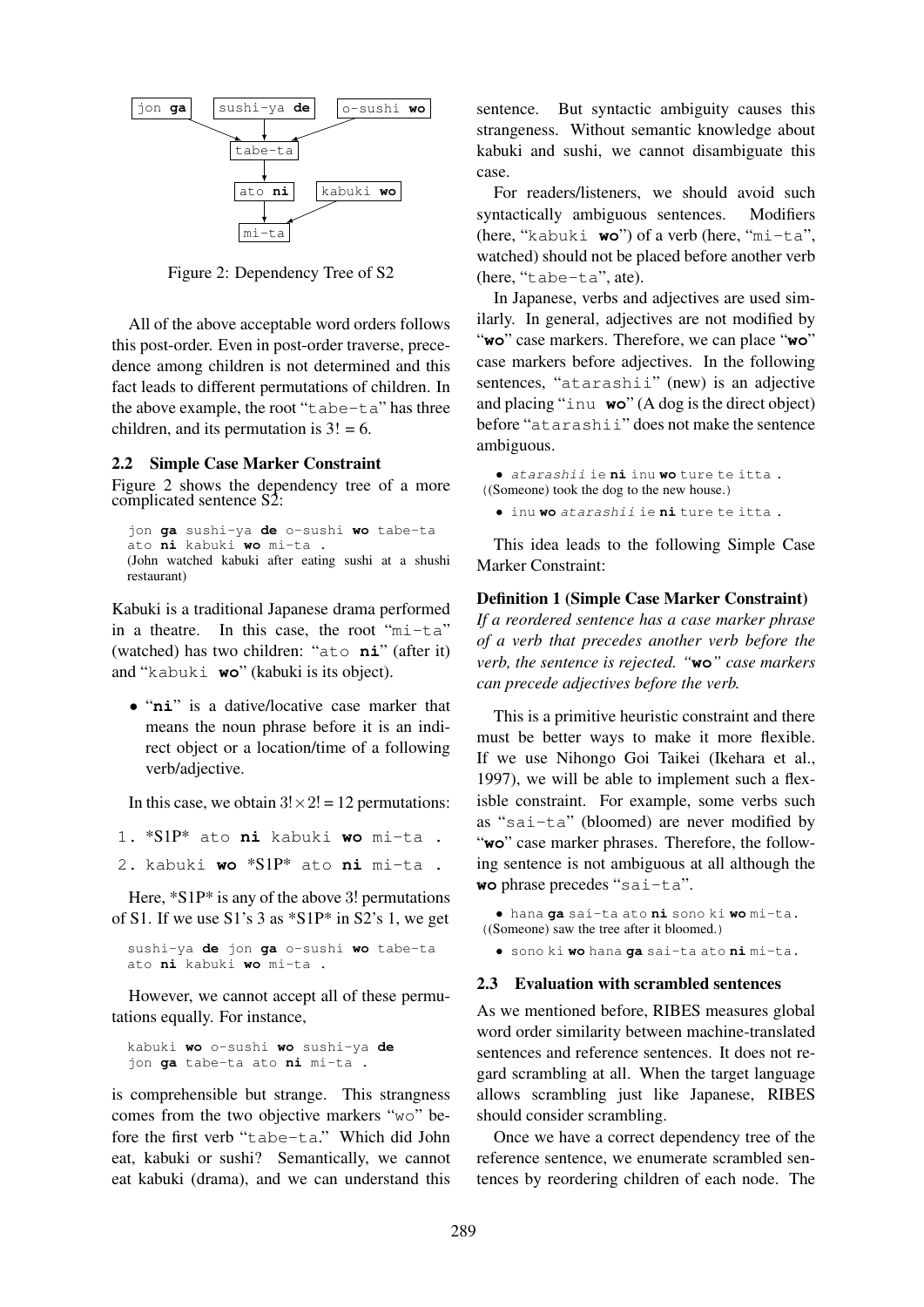number of the reordered sentences depend on the structure of the dependency tree.

Current RIBES code (RIBES-1.02.4) assumes that every sentence has a fixed number of references, but here the number of automatically generated reference sentences depends on the dependency structure of the original reference sentence. Therefore, we modified the code for variable numbers of reference sentences. RIBES-1.02.4 simply uses the maximum value of the scores for different reference sentences, and we followed it.

Here, we compare the following four methods.

- single: We use only single reference translations provided by the NTCIR organizers.
- postOrder: We generate all permutations of the given reference sentence generated by post-order traversals of its dependency tree. This can be achieved by the following two steps. First, we enumerate all permutations of child nodes at each node. Then, we combine these permutations. This is implemented by cartesian products of the permutation sets.
- caseMarkers: We reorder only "case marker (*kaku joshi*) phrases". Here, a "case marker phrase" is post-order traversal of a subtree rooted at a case marker *bunsetsu*. For instance, the root of the following sentence S3 has a non-case marker child "kaburi ," (wear) between case marker children, "jon **ga**" and "zubon **wo**" (Trousers are the object). Figure 3 shows its dependency tree.

```
jon ga shiroi boushi wo kaburi ,
kuroi zubon wo hai te iru.
(John wears a white hat and wears black trousers.)
```
This is implemented by removing non-case marker nodes from the set of child nodes to be reordered in the above "postOrder" method. For simplicity, we do not reorder other markers such as the topic marker "**wa**" here. This is future work.

• proposed: We reorder only *contiguous* case marker children of a node, and we accept sentences that satisfy the aforementioned Simple Case Marker Constraint. S3's root node has two case marker children, but they are not contiguous. Therefore, we do not reorder them. We expect that the constraint inhibit generation of incomprehensible or misleading sentences.



Figure 3: Dependency Tree of S3

Table 3: Distribution of the number of generated permutations

| #permutations |     |       |  |  |  | 6 8 12 16 24 >24 |
|---------------|-----|-------|--|--|--|------------------|
| single        |     |       |  |  |  |                  |
| proposed      |     | 70 20 |  |  |  |                  |
| caseMarkers   | 641 |       |  |  |  |                  |
| postOrder     |     |       |  |  |  | 33               |

# 3 Results

We applied the above four methods to the reference sentences of human-judged 100 sentences of NTCIR-7 Patent MT EJ task. (Fujii et al., 2008) We applied CaboCha (Kudo and Matsumoto, 2002) to the reference sentences, and manually corrected the dependency trees because Japanese dependency parsers are not satisfactory in terms of sentence accuracy (Tamura et al., 2007).

To support this manual correction, CaboCha's XML output was automatically converted to dependency tree pictures by using cabochatrees package for LAT<sub>EX</sub>. http:// softcream.oka-pu.ac.jp/wp/wp-content/ uploads/cabochatrees.pdf. Then, it is easy

to find mistakes of the dependency trees. In addition, CaboCha's dependency accuracy is very high (89–90%) (Kudo and Matsumoto, 2002). Therefore, it took only one day to fix dependency trees of one hundred reference sentences.

Table 3 shows distribution of the number of word orders generated by the above methods. PostOrder sometimes generates tens of thousands of permutations.

Figure 4 shows a sentence-level scatter plot between Adequacy and RIBES for the baseline Moses system. Each  $\times$  indicates a sentence.

Arrows indicate significant improvements of RIBES scores by the proposed method. For instance, the  $\times$  mark at (5.0, 0.53) corresponds to an MT output: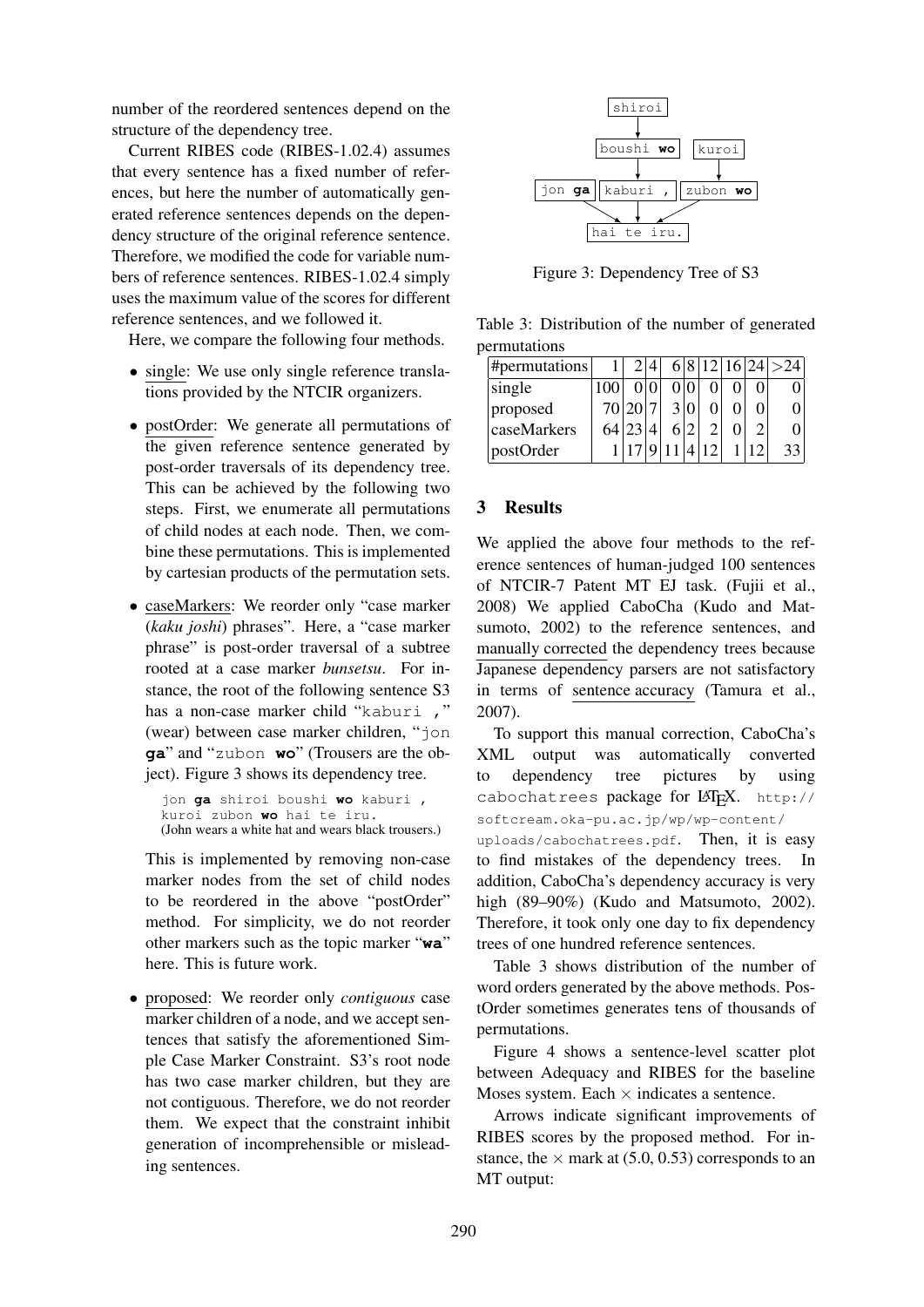

Figure 4: Scatter plot between Adequacy and RIBES for 100 human-judged sentences in the output of NTCIR-7's baseline Moses system and the effects of the proposed method

```
indekkusu kohna wo zu 25 ni shimesu .
```
which is a Japanese translation of "FIG.25 shows the index corner." The reference sentence for this sentence is

zu 25 **ni** indekkusu kohna **wo** shimeshi te iru .

In this case, RIBES is 0.53, but all of the three judges evaluated this as 5 of 5-point scale. That is, RIBES disagrees with human judges. The proposed method reorders this reference sentence as follows:

indekkusu kohna **wo** zu 25 **ni** shimeshi te iru .

This is very close to the above MT output and RIBES is 0.884 for this automatically reordered reference sentence. This shows that automatic reordering reduces the gap between single-reference RIBES and Adequacy.

Although RIBES strongly correlates with adequacy at the system level (Table 1), it has only mediocre correlation with adequacy at the sentence level: Spearman's  $\rho$  is 0.607 for the baseline Moses system. The "proposed" method improves it to 0.670.

We can draw similar scatter plots for each system. Table 4 summarises such improvement of correlations. And this is the main result of this

Table 4: Improvement of sentence-level correlation between Adequacy and RIBES for humanjudged NTCIR-7 EL systems (MAIN RESULT)

| $\mu$ and $\mu$ and $\mu$ and $\mu$ and $\mu$ and $\mu$ and $\mu$ and $\mu$ |                                      |                                                             |  |  |  |  |
|-----------------------------------------------------------------------------|--------------------------------------|-------------------------------------------------------------|--|--|--|--|
|                                                                             | Pearson's $r$                        | Spearman's $\rho$                                           |  |  |  |  |
|                                                                             |                                      | single $\rightarrow$ proposed single $\rightarrow$ proposed |  |  |  |  |
|                                                                             | tsbmt $ 0.466 \rightarrow 0.472 $    | $ 0.439 \rightarrow 0.452$                                  |  |  |  |  |
|                                                                             | Moses $ 0.607 \rightarrow 0.663$     | $ 0.607 \rightarrow 0.670$                                  |  |  |  |  |
|                                                                             | NTT $ 0.709 \rightarrow 0.735$       | $ 0.692 \rightarrow 0.727$                                  |  |  |  |  |
|                                                                             | $NICT-ATR$ $0.620 \rightarrow 0.631$ | $ 0.582 \rightarrow 0.608$                                  |  |  |  |  |
| kuro                                                                        | $ 0.555 \rightarrow 0.608$           | $ 0.515 \rightarrow 0.550$                                  |  |  |  |  |

|            | Adeq. | <b>RIBES</b>                                        |       |        |  |
|------------|-------|-----------------------------------------------------|-------|--------|--|
| system     |       | single proposed caseMarkers postOrder               |       |        |  |
| tsbmt      |       | 3.527 0.715 0.718                                   | 0.719 | 0.7569 |  |
| moses      |       | $\left  2.897 \right  0.706 \left  0.719_2 \right $ | 0.722 | 0.781  |  |
| <b>NTT</b> |       | $2.740\, 0.671\, 0.683$                             | 0.686 | 0.7565 |  |
|            |       | $NICT-ATR$ 2.587 0.655 0.664                        | 0.670 | 0.749  |  |
| kuro       |       | 2.420   0.629   0.638                               | 0.647 | 0.752  |  |

paper. The "proposed" method consistently improves sentence-level correlation between Adequacy and RIBES.

Table 5 shows increase of averaged RIBES, but this increase is not always an improvement. We expected that "PostOrder" generates not only acceptable sentences but also incomprehensible or misleading sentences. This must be harmful to the automatic evaluation by RIBES. Accoding to this table, PostOrder gave higher RIBES scores to all systems and correlation between RIBES and Adequacy is lost as expected.

The ranking by RIBES-1.02.4 with "single" reference sentences completely agrees with Adequacy, but the weakest constraint, "postOrder", disagrees. Spearman's  $\rho$  of the two ranks is 0.800 but Pearson's  $r$  is as low as 0.256. It generates too many incomprehensible/misleading word orders, and they also raise RIBES scores of bad translations. On the other hand, "*proposed*" and "*case-Markers*" agree with Adequacy except the ranks of tsbmt and the baseline Moses.

### 4 Concluding Remarks

RIBES is now widely used in Japanese-related translation evaluation. But RIBES sometimes penalizes good sentences because it does not regard scrambling. Once we have correct dependency trees of reference sentences, we can automatically enumerate semantically equivalent word